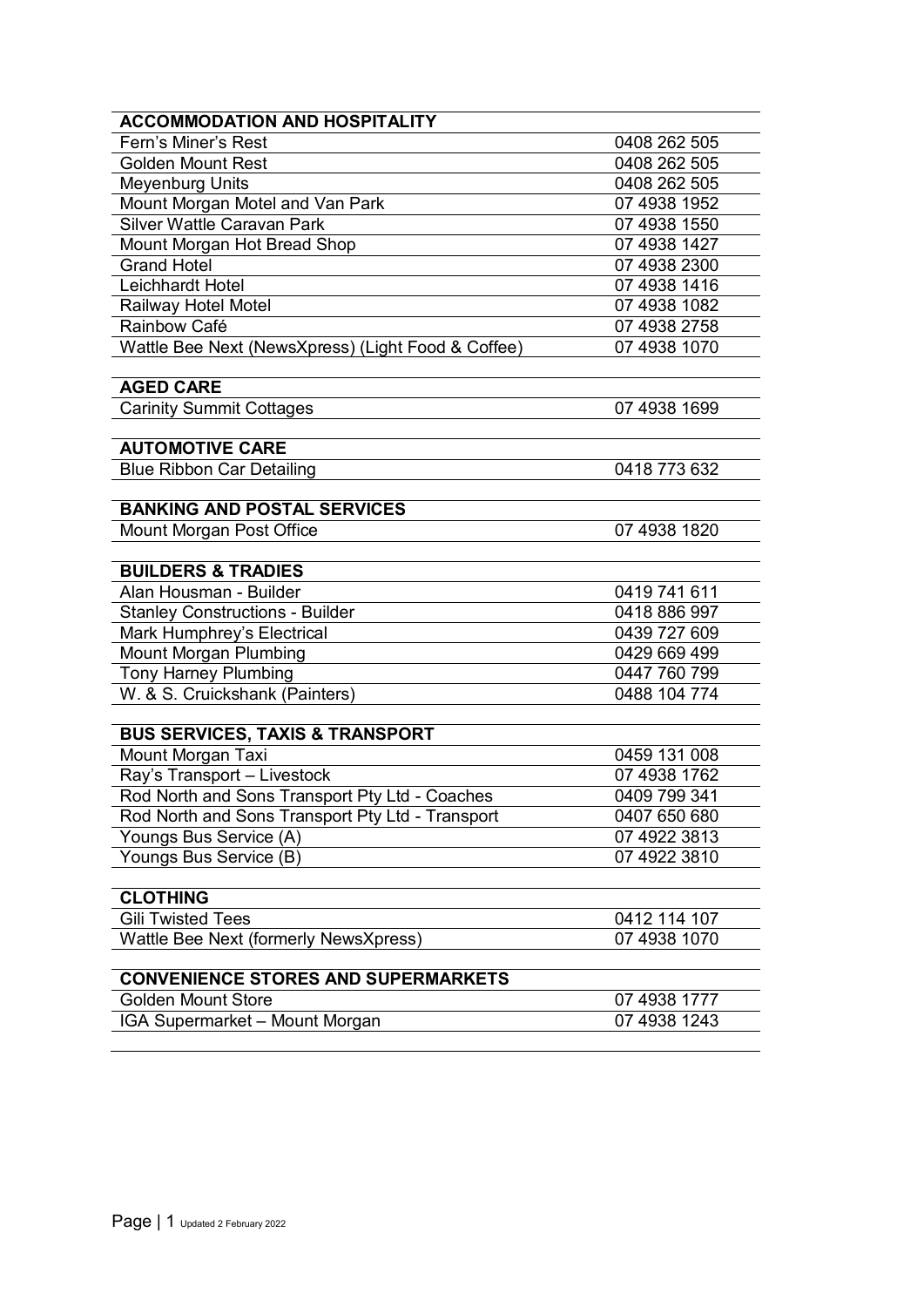| <b>COUNCIL (Rockhampton Regional Council Contacts)</b> |              |
|--------------------------------------------------------|--------------|
| <b>Customer Service Centre</b>                         | 07 4932 9000 |
| Mount Morgan Public Library                            | 07 4936 8169 |
| Mount Morgan Swimming Pool                             | 07 4938 1500 |
| QGAP Office - Mount Morgan                             | 07 4938 1359 |
|                                                        |              |
| DAY CARE AND FAMILY SERVICES                           |              |
| <b>Kindy Care</b>                                      | 0439 776 993 |
| Mount Morgan Playgroup Hippy                           | 0477 734 215 |
| Mount Morgan Child and Family Support Hub              | 07 4938 2262 |
| <b>EARTHWORKS/FENCING</b>                              |              |
| K. J. Daniels                                          | 07 4938 1867 |
| Kangadoo Tilt Truck Hire                               | 0419 663 277 |
| <b>That Truck and Bobcat Bloke</b>                     | 0411 707 741 |
| I & G Maher (Earthwork & Contract Fencing)             | 0408 804 961 |
|                                                        |              |
| <b>EMPLOYMENT AGENCIES</b>                             |              |
| <b>Neato Employment Services</b>                       | 07 4938 2450 |
| <b>Community Solutions</b>                             | 07 4923 8000 |
| Max Employment                                         | 07 4931 4200 |
|                                                        |              |
| <b>FUNERALS</b>                                        |              |
| Mount Morgan Funerals                                  | 07 4938 1211 |
| <b>Finlayson and McKenzie Funerals</b>                 | 07 4922 1269 |
| <b>Quality Cremations</b>                              | 07 4921 2673 |
| <b>GALLERIES AND MUSEUMS</b>                           |              |
| Mount Morgan Historical Museum                         | 07 4938 2122 |
| Mount Morgan Railway Museum                            | 07 4938 2312 |
|                                                        |              |
| <b>GUNS AND AMMO</b>                                   |              |
| <b>Eric Stevenson</b>                                  | 0417 006 591 |
| <b>HAIR AND BEAUTY</b>                                 |              |
| <b>Colleens Hair Salon</b>                             | 0429 100 124 |
| <b>Mane Street Hair Studio</b>                         | 07 4938 1261 |
|                                                        |              |
| <b>HARDWARE AND NURSERIES</b>                          |              |
| <b>Golden Mount Nursery</b>                            | 07 4938 2296 |
| Mount Morgan Hardware and Garden Centre                | 07 4938 2001 |
|                                                        |              |
| <b>HANDYMAN, MOWING &amp; OTHER SERVICES</b>           |              |
| Dawson's Do & Charge                                   | 0413 825 787 |
| <b>PJM Handyman Services</b>                           | 07 4938 1321 |
| MAW Mowing and Handyman Services                       | 0403 571 561 |
| Kinny Screens and Blinds                               | 07 4938 2055 |
| Redback Beef Jerky                                     | 0427 266 606 |
| TV Antenna & Installation                              | 0417 006 591 |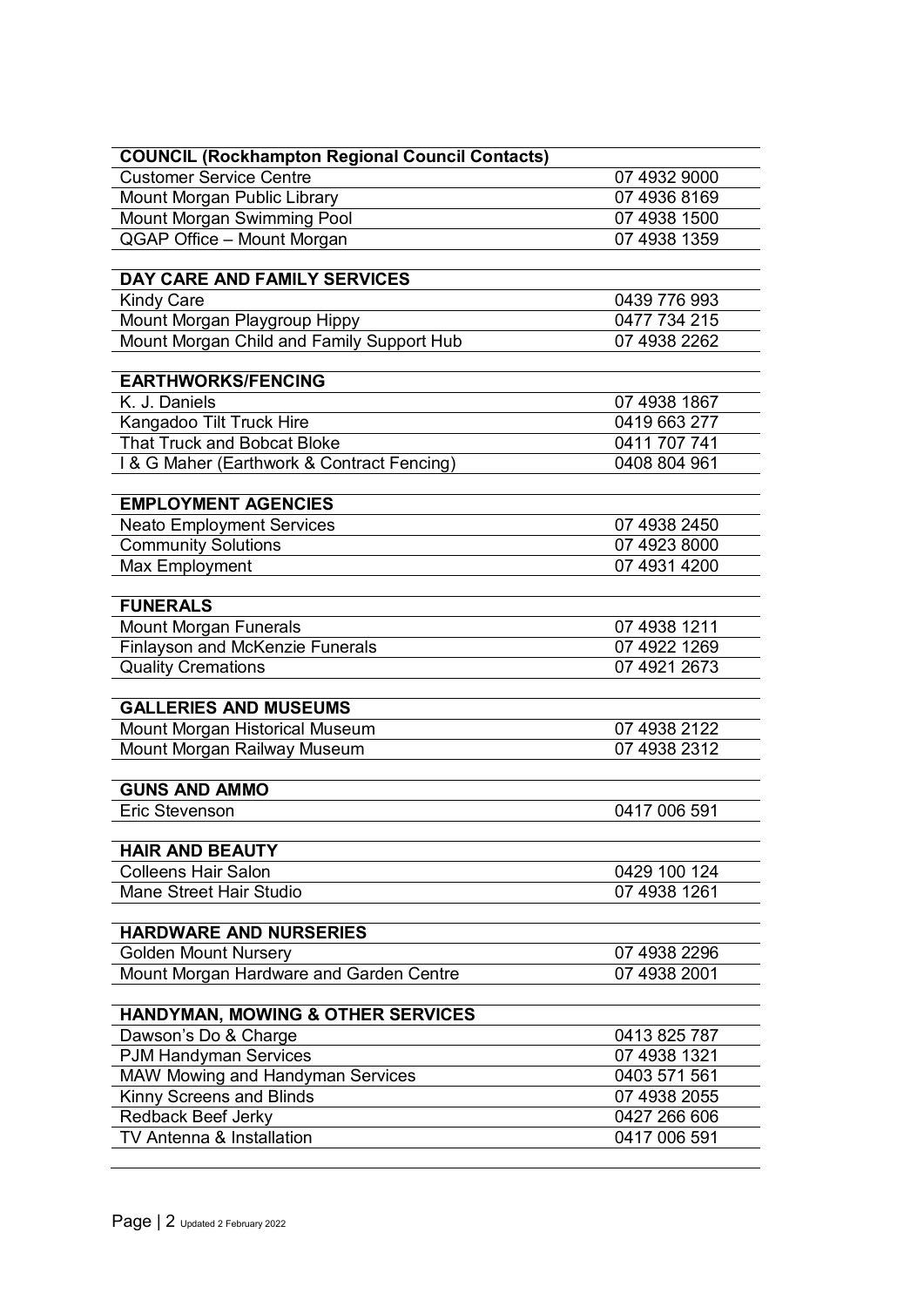| <b>PET CARE</b>                                            |              |
|------------------------------------------------------------|--------------|
| Alma Street Veterinary Hospital                            | 07 4922 8138 |
| Deslea's Cutz for Mutz                                     | 0447 275 402 |
|                                                            |              |
| <b>PROSPECTING</b>                                         |              |
| <b>By Appointment Only</b>                                 |              |
| Mount Morgan Outdoors (Eric)                               | 0417 006 591 |
| Silver Wattle Caravan Park (David & Debi)                  | 07 4938 1550 |
|                                                            |              |
| <b>PRINTING AND NEWS SERVICES</b>                          |              |
| Mount Morgan Promotion and Development Inc (MMPAD)         | 0493 362 690 |
| Mount Morgan Explore Centre                                | 07 4938 2312 |
|                                                            |              |
| <b>REAL ESTATE</b>                                         |              |
| <b>Discover Real Estate</b>                                | 0401 953 882 |
| Real Way                                                   | 07 4921 0655 |
|                                                            |              |
| <b>RECYCLING</b>                                           |              |
| <b>Bucks for Bottles</b>                                   | 07 4938 1777 |
|                                                            |              |
| <b>RETAIL AND SECOND HAND</b>                              |              |
| <b>Atlanta Driving School</b>                              | 0484 732 219 |
| <b>Blue Care Trash and Treasure</b>                        | 07 4934 0023 |
| <b>Collectables and Memories</b>                           | 0411 073 974 |
| Fox Video                                                  | 07 4938 2222 |
| Found by Jack and Mel                                      | 0438 912 600 |
| Ice Supplies                                               | 0448 771 053 |
|                                                            | 0439 166 640 |
| Lifeline                                                   | 07 4938 1163 |
| Mount Morgan Outdoors                                      | 0417 006 591 |
| Mount Morgan Collectable Museum & Gift Shop                | 0498 705 600 |
| <b>Smalls Trading Co (Egg Merchants)</b>                   | 07 4938 1276 |
| Mount Morgan Pharmacy                                      | 07 4938 1852 |
| Wattle Bee Next (Mount Morgan NewsXpress) (Clothing, Gifts | 07 4938 1070 |
| & More)                                                    |              |
|                                                            |              |
| <b>SERVICE STATION AND MECHANICAL</b>                      |              |
| <b>Mount Auto Clinic</b>                                   | 0450 873 300 |
| Stewart's Towing & Service Station (RACQ)                  | 07 4938 1283 |
| <b>OTHER SERVICES</b>                                      |              |
|                                                            |              |
| <b>CHURCHES</b>                                            |              |
| <b>Jehovah Witnesses</b>                                   | 07 4938 2947 |
| Light on the Hill Church (Cameron Evers)                   | 0412 502 937 |
| Mount Morgan Community Fellowship                          | 0419 726 780 |
| Mount Morgan Uniting Church                                | 07 4922 6414 |
| Peace Apostolic Community (Tony Ponicke)                   | 0427 362 365 |
| Pentecostals of Mount Morgan (Tom Bainisavu)               | 0401 232 230 |
| Sacred heart Catholic Church                               | 07 4938 1056 |
| St. Mary's Anglican Church (Keith Hare)                    | 07 4938 1286 |
| <b>EMERGENCY SERVICES</b>                                  |              |
|                                                            |              |
| Ambulance, Fire and Police – Emergency only                | 000          |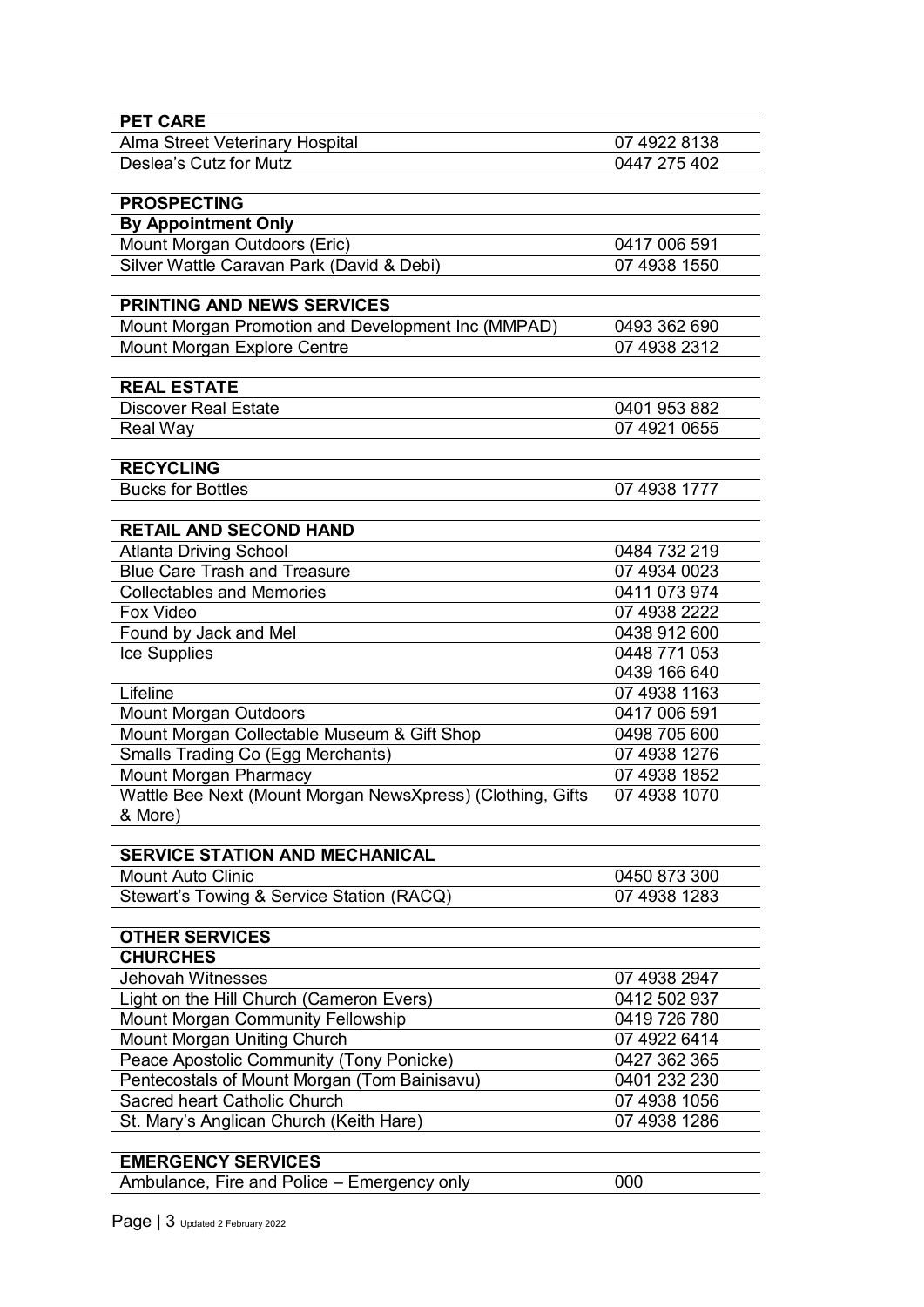| <b>Fire Station</b>                                | 07 4938 1005  |
|----------------------------------------------------|---------------|
| <b>Police Station</b>                              | 07 4932 3939  |
| Police Link                                        | 131 444       |
| <b>Crime Stoppers</b>                              | 1800 333 000  |
|                                                    |               |
| <b>JUSTICES OF THE PEACE (COM. DEC)</b>            |               |
| P. Alden                                           | 0477 893 610  |
| R. Cahill - Com. Dec                               | 07 4938 2524  |
| T. Larson                                          | 07 4912 5203  |
| K. Lodewikus                                       | 0423 393 005  |
| N. Holohan                                         | 07 4938 1507  |
| D. Miltenburg                                      | 0419 726 780  |
| <b>MEDICAL SERVICES</b>                            |               |
| <b>Bidgerdii Community Health Service</b>          | 07 4835 4200  |
| <b>CQ Family Practice</b>                          | 07 4938 2006  |
| Mount Morgan Medical Centre'                       | 07 4938 1709  |
| Mount Morgan Hospital (Multipurpose Health Centre) | 07 4912 5100  |
|                                                    |               |
| <b>GOVERNMENT AGENCY</b>                           |               |
| Centrelink Agency - Mount Morgan                   | 07 4938 2857  |
|                                                    |               |
| <b>MEMBERS OF PARLIAMENT</b>                       |               |
| Federal Member for Flynn - Ken O'Dowd              | 07 4972 5465  |
| State Member for Mirani - Stephen Andrew           | 07 4806 0700  |
| <b>SCHOOLS</b>                                     |               |
| Mount Morgan Central State School (Primary)        | 07 4912 5333  |
| Mount Morgan State High School                     | 07 4912 5555  |
|                                                    |               |
| <b>COMMUNITY HALLS</b>                             |               |
| <b>Baree School of Arts Hall</b>                   | 0438 584 377  |
| Masonic Hall - Secretary                           | 07 4938 1530  |
| Mount Morgan School of Arts                        | 1300 22 55 77 |
| Queensland Country Women's Association             | 0428 457 461  |
| St Mary's Anglican Church Hall                     | 07 4938 1286  |
| <b>Uniting Church Hall</b>                         | 07 4938 1346  |
| <b>COMMUNITY GROUPS AND CLUBS</b>                  |               |
| <b>Baree School of Arts Committee</b>              | 0438 584 377  |
| <b>Buffaloes</b>                                   | 0477 893 610  |
| Dee River Oldies Association                       | 07 4938 1995  |
| <b>Golden Mount Festival Association</b>           | 0411 073 974  |
|                                                    |               |

| Golden Mount Festival Association          | 0411 073 974 |
|--------------------------------------------|--------------|
| Mount Morgan Agricultural Show Society     | 07 4934 0023 |
| Mount Morgan Arts and Crafts Group Inc     | 0409 874 200 |
| Mount Morgan Community Support Centre      | 07 4938 1199 |
| Mount Morgan Local Ambulance Committee     | 0423 393 005 |
| Mount Morgan Meals on Wheels               | 07 4938 1935 |
| Mount Morgan Men's Shed                    | 0429 055 165 |
| Mount Morgan Pensioners and Superannuants  | 07 4938 1986 |
| Mount Morgan Promotion and Development Inc | 0492 885 350 |
| Mount Morgan Rodeo Association             | 0401 133 097 |